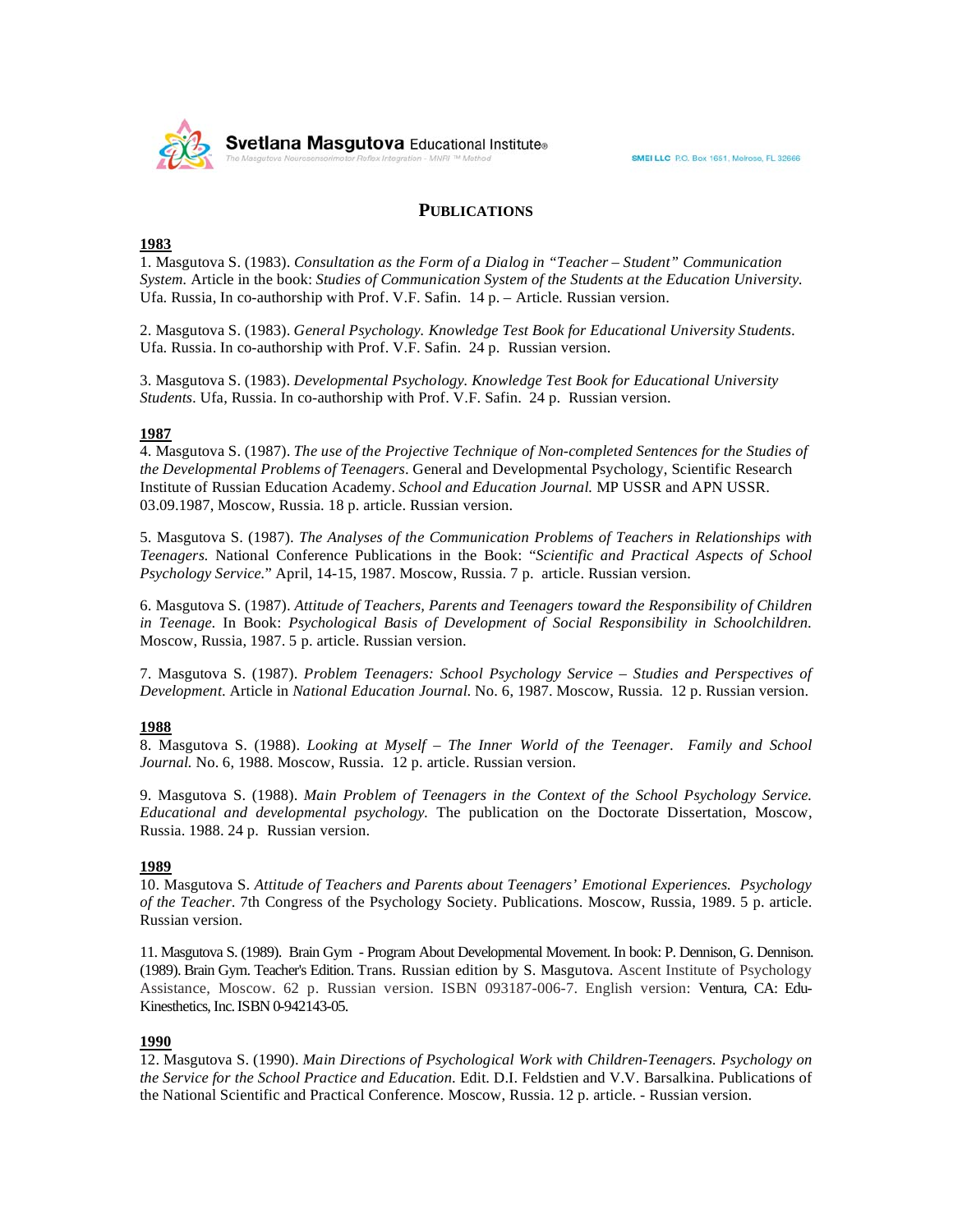13. Masgutova S. (1990). *Psychological Assistance for Children in Extreme Events. Active Forms and Method of the Work of the Practical Psychologist*. General and Developmental Psychology Research Institute of Russian Education Academy. Moscow, Russia. 5 p. article. Russian version.

14. Masgutova S. (1990). *Psychological Rehabilitation of Children – Victims of the Railway Catastrophe. Psychological Problems Journal*. No.1, 1990, Moscow, Russia. 15 p. article. Russian version.

## **1991**

15. Masgutova S. (1991). *Psychological Training of the Future Teacher in the Use of Active Forms of Motivation Development in Schoolchildren*. In book: *"Psychological Basis of the New Educational Technologies."* Publications: National Conference. Moscow, Russia. 5 p. article. Russian version.

## **1994**

16. Masgutova S. (1994). *Russia: Brain Gym and Psychological Practice*. *Brain Gym Journal*, 1994. No. 5. California, USA, 3 p. article. English version.

17. Masgutova S. (1994). *Educational Kinesiology and Psychology of Lev S. Vigotsky. Brain Gym Journal,* 1995. No. 6. 4 p. California, USA

# **1996**

18. Masgutova S. (1996). *Edu-K in Russia: The Possibilities in Education and Psychological Practice. Brain Gym Journal,* 1996. No. 1. California, USA 4 p. article. English version.

19. Masgutova S. (1996). *Art-Kinesiology: Integrating Drawing and Creative Movement*. Course Book: Manual for Learning and Personal Growth. Level 1. Moscow, Russia. 86 p. Russian version.

#### **1997**

20. Masgutova S. (1997). *Creative Art and Brain Gym<sup>®</sup>. Using Brain Gym<sup>®</sup> in Creative Art for Learning, Integrated Being and Personal Growth*. Course manual. Personality development and Art Education Research Institute of the Russian Education Academy and 'Ascent' Educational Institute of Psychological Assistance. Moscow. Russian version.

# **1998**

21. Masgutova S. *The Basis of Psychological Work with Children Using Their Pictures.* Psychological Institute Publications. Bydgoszczy, Poland,1998.. 5 p. Polish version.

22. Masgutova S., Akhmatova N., Goncharova S. (1998). *Integration of Dynamic and Postural Reflexes into Whole Body Movement System.* Course Manual. Ascent Institute of Psychological Assistance. Moscow. 128 p. Russian version.

23. Masgutova S., Akhmatova N. (1998). *Integration of Dynamic and Postural Reflexes into the Whole Body Movement System.* Course Manual. Scientific Edition: Dr. N. Akhmatova. Moscow, Russia. 128 p. English version. Internal publication.

24. *Masgutova S., Akhmatova N., Goncharova S. (1998).* Integration Dynamischer und Posturaler Reflexe in das Bewegungssystem - eine Annäherung aus der Sicht der Edu-Kinestetik. *Ascent Institute of Psychological Assistance. Course Manual. Moskau. 130 p. German version.*

# **1999**

25. Masgutova S. (1999). *Effect of the Edu-K Exercises on the Work of Dynamic and Postural Reflexes.* Freiburger Kinesiologietage: Institute fur Angewandte Kinesiologie. Internacionale Kinesiologie Kongress Deutschland. 1999. Freiburger, 1999. p. 173- 177. Article. German version.

26. Masgutova S., Sorokov D. (1999). *Personality and Creative Art Development for the School Age Child. The Possibilities of Socio-Cultural and Psychology-Education Methods.* In book: *Humanization of the*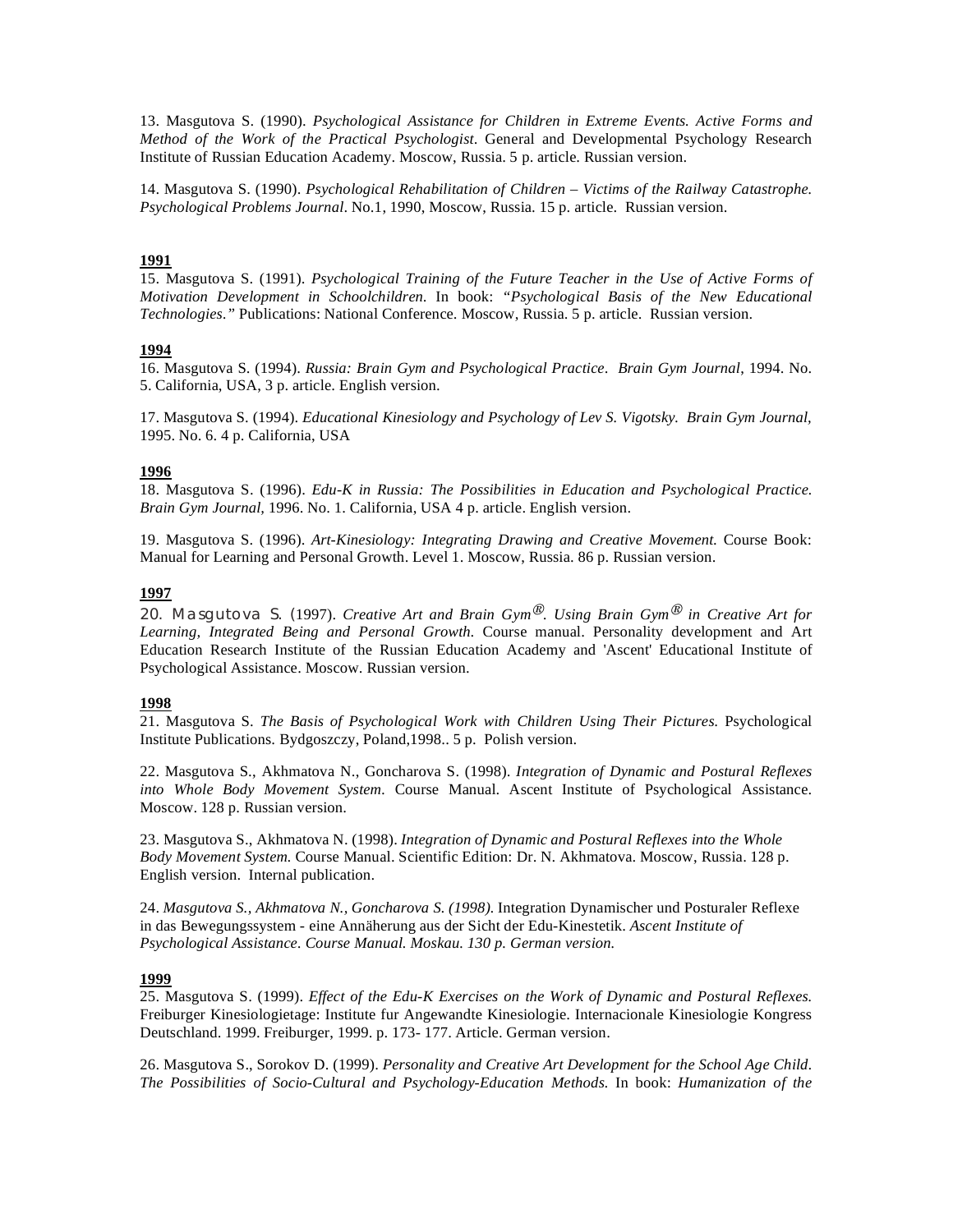*Education and Esthetical Development of the Child.* Arts Education Scientific Research Institute of Russian Education Academy. Russian version.

## **2000**

27. Masgutova S., Akhmatova N. (2000). *Integration of Dynamic and Postural Reflexes: Children with Developmental Challenges.* Moscow, Russia. 187 p. Russian version.

28. Masgutova S. (2000). *Integrating Drawing and Creative Movement.* Course Book-Manual for Learning and Personal Growth. Level – 1. Moscow, Russia. 82 p. English version.

29. Masgutova S. (2000). *Creative Vision and Integrating Movements.* Part 1. Personality Development and Art Education Scientific Research Institute of Russian Educational Academy. Moscow, Russia. 87 p. Russian version.

30. Masgutova S. (2000). *Colour, Vision, and Integrating Movements.* Part 2. Personality Development and Art Education Scientific Research Institute of Russian Educational Academy. Moscow, Russia. 86 p. Russian version.

31. Masgutova S. (2000). Language of Body Movement. Kinesthetics for Children with Challenges in Development, Personality Development, and Art Education Scientific Research Institute of Russian Educational Academy. Moscow, Russia. 48 p. Russian version. Internal publication.

32. Masgutova S. (2001). *My Language – My World: Motor Integration Program for Children with Speech Development Challenges*. Part 1. Ascent Educational Institute of Psychological Assistance. 32 p. ISBN - 5-93187-020-2 (Rus.). Russian version.

33. Masgutova S. (2001). *My Language – My World: Motor Integration Program for Children, Teenagers and Adults with Speech Development Challenges.* Part 2. Ascent Educational Institute of Psychological Assistance. 52 p. Russian version.

## **2001**

34. Masgutova S. (2001). *Integration of Dynamic and Postural Reflexes in Whole Body Movement System.* Conference materials: *Complex of Medical Care for Infants and Early Children with Developmental Deficits.* Promyk Slonca. 21.11.2001. Wroclaw.

35. Masgutova S. (2001). *My Language – My World: Motor Integration Program for Children, Teenagers and Adults with Speech Development Challenges.* Part 3. Ascent Educational Institute of Psychological Assistance. 49 p. Russian version.

## **2002**

36. Masgutova S., Masgutov D. (2002). *My Inner Child: Integration of Lifelong Reflexes into Movement Development.* MINK. Warsaw. Poland. 140 p. English versions.

37. Masgutova S. (2002). *Brain Gym as the Method of Easy and Joyful Learning.* In Conference Materials: *Edu-K – the Support for Children with Special Educational Needs. Science and Practice of Joyful Learning.*Scientific Edition: W. Brejnak. Polish Dyslexia Association. Warsaw Department. Warsaw, Poland. P. 4-11. Polish version.

38. Masgutova S. (2002). *Children with Chronic Delay at School* in Conference Materials: *Edu-K – the Support for Children with Special Educational Needs. Science and Practice of Joyful Learning. Scientific* Edition: W. Brejnak. Polish Dyslexia Association. Warsaw Department. Warsaw, Poland. P. 80-88.

39. Masgutova S., Masgutov D. (2002). *My Inner Child: Integration of Lifelong Reflexes into Movement Development.* MINK. Warsaw. ISBN 5-93187-014-8. Russian version.

40. Masgutova S., Masgutov D. (2002). *My Inner Child: Integration of Lifelong Reflexes into Movement Development.* MINK. Warsaw. ISBN 978-8360761-14-4. Polish version.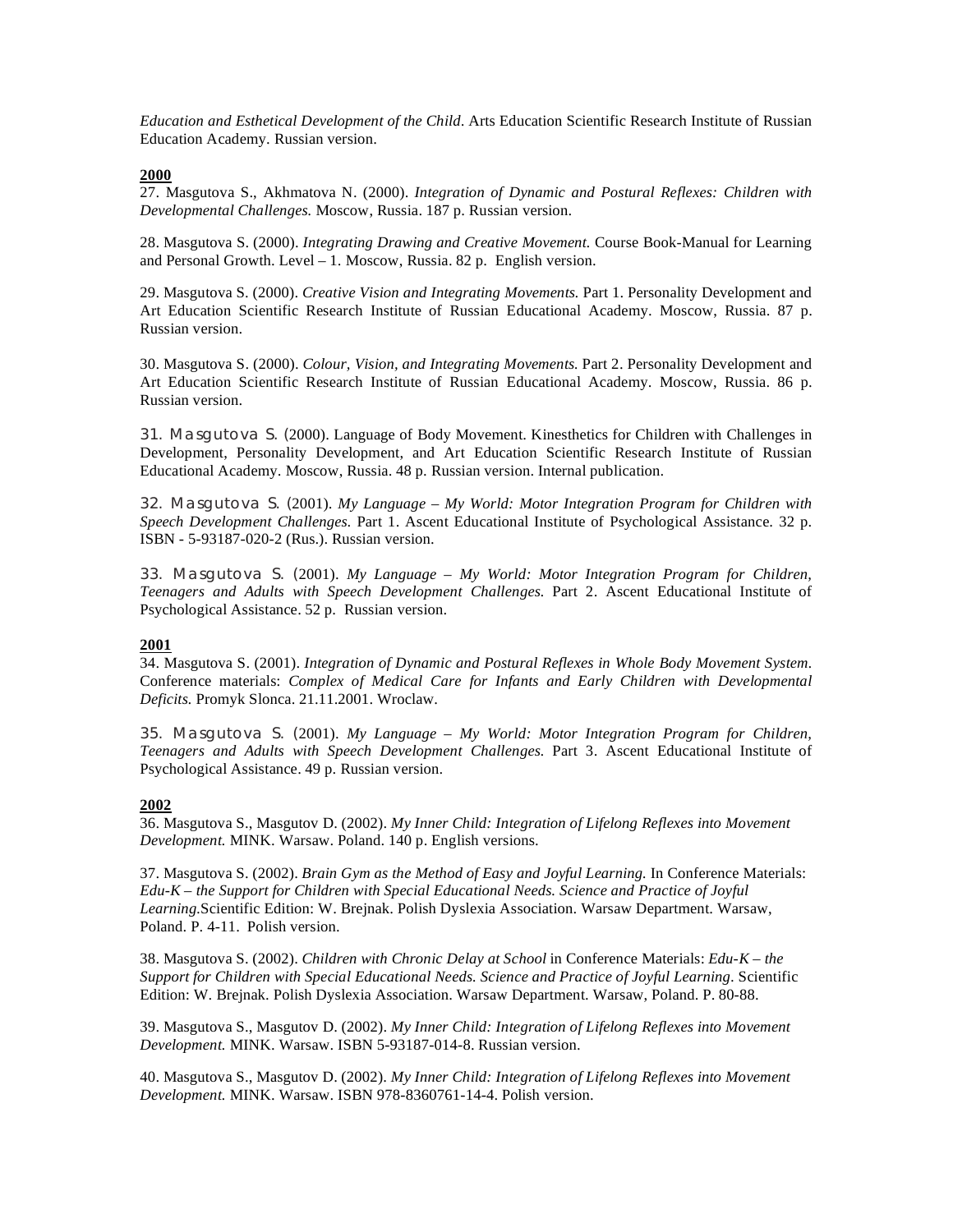41. Masgutova S., Masgutov D. (2002). *My Inner Child: Integration of Lifelong Reflexes into Movement Development.* Revised edition. MINK. Warsaw. ISBN – 83-89370-02-6. English version.

42. Masgutova S., Masgutov D. (2002). *My Inner Child: Integration of Lifelong Reflexes into Movement Development.* Revised edition. MINK. Warsaw. ISBN – 83-89370-52-2 (Fr). French version.

43. Masgutova S., Masgutov D. (2002). *My Inner Child: Integration of Lifelong Reflexes into Movement Development.* MINK. Warsaw. ISBN – 83-89370-57-3 (Ger). German version.

#### **2003**

44. Masgutova S. (2003). *Creativity as the Therapy Means in Edu-K.* In Conference Materials: *To Start Successful Learning at School*. Informational Bulletin of Polish Dyslexia Association - 05.10.2002. Scientific Edition: W. Brejnak. Warsaw Department. ISBN 1234-9682. P. 56-69.

45. *Edu-K as the Facilitation Method for Children with Special Needs. Science and Practice of Joyful Learning.* Book of Conference materials. Scientific edition: Dr. S. Masgutova, W. Brejnak. Polish Dyslexia Association. Warsaw Department. Warsaw. 118 p.

46. Masgutova S., Doronkina O. (2003). My *Language and my World: Program for Children with Speech Challenges. For Language Development Specialists and Parents*. Part-1.

47. Masgutova S. (2003). *Art Therapy Supported by Ancient Art.* Course manual. MINK. Warsaw. 54 p. ISBN 89370-19-0. Polish version. Internal publication.

48. Masgutova S., Doronkina O. (2003). *My Language – My World: Motor Integration Program for Children with Speech Development Challenges.* MINK. 42 p. Warsaw. ISBN – 83-89370-16-6 (Pl.) Polish version.

#### **2004**

49. Masgutova S., Curlee P. (2004) *You are a Winner. Trauma Recovery. A New Choice Through Natural Developmental Movements.* 1st World Publishing. 987-1-4218-9955-8. Iowa, USA. 105 p. English version.

50. Masgutova S., Akhmatova N., (2004). *Integration of Dynamic and Postural Reflexes into the Whole Body Movement System.* Scientific edition: Prof. N. Akhmatova. MINK, Warsaw. Poland. –English and Polish version.

51. Sadowska L., Masgutova S. et al (2004). *Brain Gym for Children with Learning Difficulties by Paul and Gail Dennison.* In materials of XXVII Polish National Conference: *The National Day of Child Rehabilitation – Facilitation of the Development of Children with Learning Difficulties.* Wroclaw, Poland. P. 31-50. ISBN 83-89366-31-3. Polish version.

52. Masgutova S. K., Akhmatova N. K. (2004). *Children with Challenges – Movement Development and Reflex Integration.* INKI. Warsaw. ISBN 83-89370-26-3 – English version, ISBN 5-93187-014-8 – Russian version.

53. Masgutova S., Masgutov D. (2004). *Dr. Svetlana Masgutova Method of Facial Reflex Integration. Techniques for Facilitation of Motor and Speech Development.* 2003, 45 p. English version.

54. Masgutova S., Akhmatova N. (2004). *Masgutova Method of Birth and Post-birth Reflex Integration. Sensory-motor aspect.* Course book. 118 p. Internal publication. English version.

55. Masgutova S. *Structure and Strategies of Movement Development.* Course Manual. MINK. Warsaw. 56 p. Polish and English versions. Internal publication.

56. Masgutova S. (2004). *Neuro-structural Reflexes Integration Therapy.* MISM. 80 p. Warsaw. English version.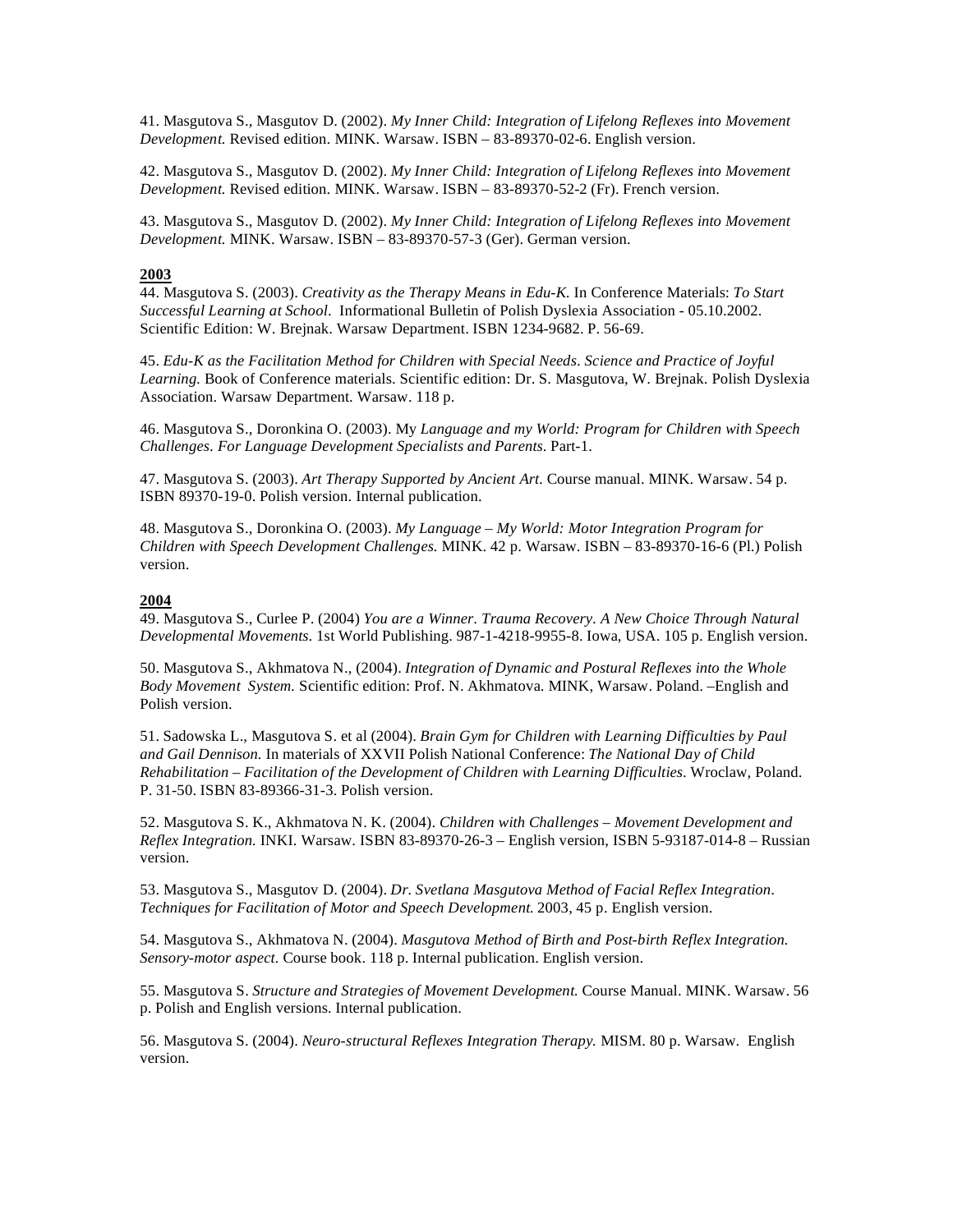57. Masgutova S. (2004). Brain Gym Movements Appear to Affect the Body-Mind System. In: Educational Kinesiology Foundation Research Report: "To Enhance Living and Learning Through the Science of Movement." Educational Kinesiology Foundation, Ventura, USA. P. 5-7.

## **2005**

58. Masgutova S. (2005). *Reflexes as the Basis for the Development of the Nervous System and Formation of Motor Patterns in Infancy.* Materials of International Conference: *Modern Methods of Stimulation of Motor and Language Development*. International Kinesiology-Rehabilitation Camp for Children with Challenges. Krynica-Zdroj, 04-05.06.2005. MINK. Warsaw. P. 14-36. ISBN 83-89370-39-5.

59. Masgutova S., Sadowska L. (2005, 2006). *The Use of Edu-K for Children with Learning Difficulties: Early Developmental Dynamic/*

A) In materials of International Kinesiology-Rehabilitation Camp for Children with Challenges. Krynica-Zdroj, 04-05.06.2005. MINK. Warsaw P. 37-50. ISBN 83-89370-39-5. Polish version.

B) In materials of Polish National Conference: "*NeuroKinesiology as the Method of Facilitation of Development and Learning for Children and Youth with Dyslexia, ADHD, Autism and Asperger.*" 08.04.2006. Warsaw. P. 39-49. ISBN 83-89370-38-7. – Polish version.

C) In materials of Polish National Conference: "*New Methods of Movement Development and Learning Facilitation. Children with Learning Difficulties, Hyperactivity and Autism.* Scientific edition: Dr. S. Masgutova, Dr. Anna Regner. Patron: Prof. M.D. E. Ronin-Walknowska. Maternity Department, Pomorska Medical Academy in Szczecin MINK, Warsaw - Szczecin. P. 164-176. ISBN 83-89370-42-5. – Polish version.

60. Masgutova S. (2005). Integration of Oral-Facial Reflexes in Children with Central Nervous System Damage. International Conference materials. *Prophylactics and Therapy of Children and Youth with Disorders in Psychological Health.* Polish National Foundation for Handicapped Children "Promyk Slonca." Wroclaw. December, 9, 2005. P.57-66.

61. Masgutova S., Kowal J. (2005). NeuroKinesiology Tactile Therapy by Dr. S. Masgutova. International Conference Materials: *Modern Methods of Stimulation of Motor and Language Development."* International Kinesiology Rehabilitation Camp for Children with Challenges of Dr. S. Masgutova Institute, MINK. P. 96-107. Warsaw. ISBN 83-89370-39-5.

62. Masgutova S., Masgutov D. (2005). *Dr. Svetlana Masgutova Method of Facial Reflexes Integration™. Techniques for Facilitation of Motor and Speech Development.* MINK, Warsaw, Poland. 85 p. ISBN 8389370-336 (Pl). Polish version.

63. Masgutova S. (2005). *About Brain Gym.* In *Brain Gym®. Guidebook for Parents and Teachers*. MINK. Warsaw. 5 p. ISBN. 83-918068-1-2.

64. Masgutova S. with Kowal J., Mazur G., Masgutov D, (2005). *NeuroKinesiology Tactile Therapy™ by Dr S. Masgutova,* Scientific Edition: Dr. A. Regner, J. Szymczak. MINK, 133 p. Warszawa. ISBN 83- 89370-38-7 – Polish version; ISBN 83-89370-43-3 – English version.

65. Masgutova S., Masgutov D. (2005). *Dr. Svetlana Masgutova Method of Facial Reflex Integration. Techniques for Facilitation of Motor and Speech Development.* 85 p. ISBN 83-89370-24-4. French version. Internal publication.

66. Masgutova S., Guzik M. (2005). *Dancing Movement and Reflex Integration.* Course manual. MINK. Warsaw. 86 p. Polish, Russian, German versions. Internal Publication.

67. Masgutova S. (2005). Infant Reflex Integration. Advanced Program on Integration of Dynamic and Postural Reflexes. MINK. Warsaw. 140 p. - English and French versions.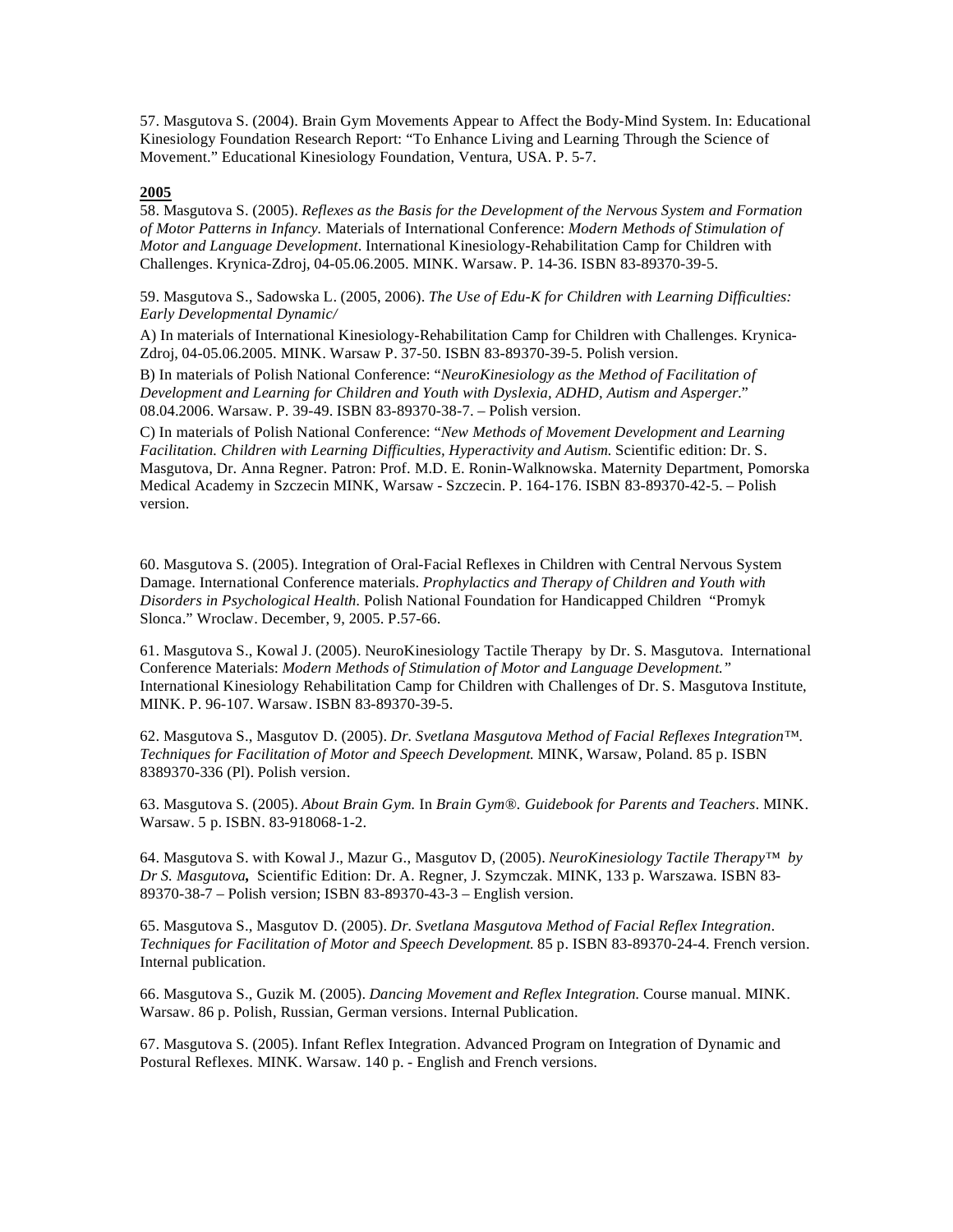68. Masgutova S. (2005). Art-Kinesiology™: Creative Drawing and Brain Gym®. Facilitation of Development and Integration. MINK. Warsaw. ISBN 89370-19-0 (Pl.).

69. Masgutova S. (2005). *The Neuro-Kinesiology Rehabilitation Camp. Education Materials for Parents and Specialists.* Warsaw-Krynica-Zdroj. 111 p. ISBN 83-89370-35-2. Polish version.

70. Masgutova S., Masgutov D (2005). Integration of Lifelong Reflexes. *The Neuro-Kinesiology Rehabilitation Camp. Education Materials for Parents and Specialists.* Warsaw-Krynica-Zdroj. P. 40-45. ISBN 83-89370-35-2. Polish version.

71. Masgutova S. (2005). Integration of Dynamic and Postural Reflexes and Their Integration with Whole Movement System. *The Neuro-Kinesiology Rehabilitation Camp. Education Materials for Parents and Specialists.* Warsaw-Krynica-Zdroj. P. 1-39. ISBN 83-89370-35-2. Polish version.

72. Masgutova S. (2005). *My Language – My World: For Children with Speech Development Challenges.* MINK. *The Neuro-Kinesiology Rehabilitation Camp. Education Materials for Parents and Specialists.* Warsaw-Krynica-Zdroj. P. 71-86. ISBN 83-89370-35-2. Polish version.

73. Masgutova S. (2005). Brain Gym for Work and Joy. Guide for Exercises for Children and Parents. MINK, Warsaw. 8 p.

74. Masgutova S. (2005). "Letters of Alphabet in Eights." Guide for Exercises for Writing. MINK, Warsaw. 4 p.

75. Masgutova S. (2005). Brain Gym for Kids. Guide Cards with description of exercises for children and parents. MINK, Warsaw. 12 p.

## **2006**

76. Campbell St. (2006). *Watch Me Grow. A Unique 3-Dimentional, Week by Week Look at Baby's Behavior and Development in the Womb.* Scientific edition of the Polish version Dr. S. Masgutova, Prof. M.D. E. Ronin-Walknowska, Dr. T. Rokicki. Publisher: International Dr. Svetlana Masgutova Institute. Warsaw. 112 p. ISBN 83-607661-00-0 and 978-8360761-00-7. Polish version.

77. Masgutova S. (2006). *Infant Reflex Integration in Movement Development***.** In Materials of Polish National Conference: *Modern Methods of Stimulation of Movement Development and Learning in Children with Difficulties in Learning, ADHD and Autism*. 29.04. 2006. Scientific edition: Dr. S. Masgutova, Dr. Anna Regner. Patron: Prof. M.D. E. Ronin-Walknowska. Maternity Department, Pomorska Medical Academy in Szczecin MINK, Warsaw - Szczecin. P.5-28. ISBN 83-89370-42-5. Polish version.

78. Masgutova S. (2006). *Neuro-Kinesiology as the Support for Development and Learning. Children with Learning Challengea and ADHD.* In Materials of Polish National Conference: *"Modern Methods of Stimulation of Movement Development and Learning in Children with Difficulties in Learning, ADHD and Autism*. 29.04. 2006. Scientific edition: Dr. S. Masgutova, Dr. Anna Regner. Patron: Prof. M.D. E. Ronin-Walknowska. Maternity Department, Pomorska Medical Academy in Szczecin. MINK, Warsaw - Szczecin. p. 236-253. ISBN 83-89370-42-5. Polish version.

79. Masgutova S. (2006). *Facial Reflex Integration and Its Implications for Child Development.* In Materials of Polish National Conference: *"Modern Methods of Stimulation of Movement Development and Learning in Children with Difficulties in Learning, ADHD and Autism*. 29.04. 2006. Scientific edition: Dr. S. Masgutova, Dr. Anna Regner. Patron: Prof. M.D. E. Ronin-Walknowska. Maternity Department, Pomorska Medical Academy in Szczecin. MINK, Warsaw - Szczecin. P. 268-275. ISBN 83-89370-42-5. Polish version.

80. *Modern Methods of Stimulation of Movement Development and Learning in Children with Difficulties in Learning, ADHD and Autism*. (2006). Book with Conference Materials, Scientific edition: Dr. S.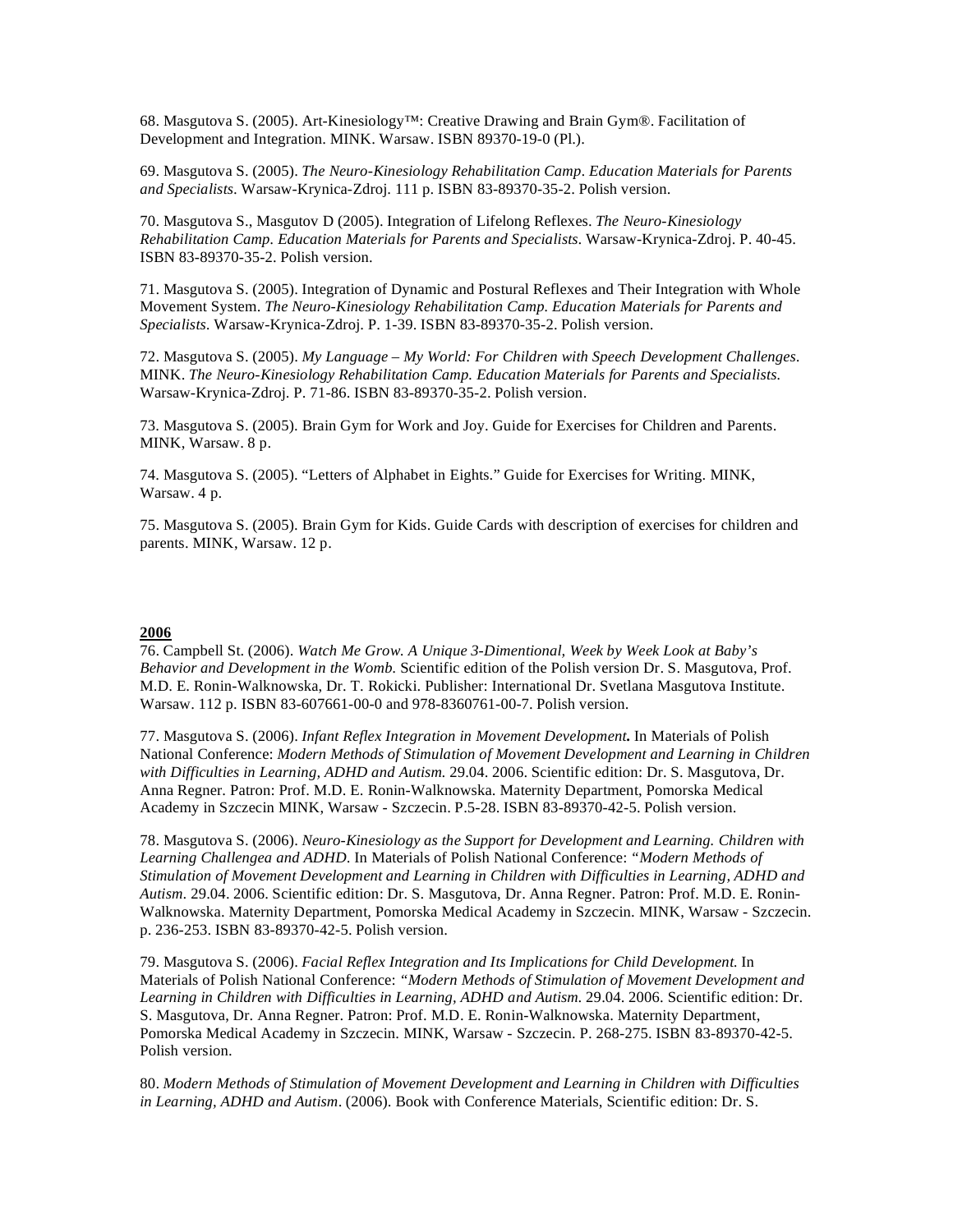Masgutova, Dr. Anna Regner. Patron: Prof. M.D. E. Ronin-Walknowska. Maternity Department, Pomorska Medical Academy in Szczecin. MINK, Warsaw - Szczecin. 308 p. ISBN 83-89370-42-5. Polish version.

81. Wojczechowska H., Masgutova S. (2006*). Pet Assistant Therapy for Reflex Integration. NeuroKinesiology Methods and Techniques in the Work with Deficits in Psychomotor Development.* Scientific edition: Prof. Dr. Roman Ossowski. Warsaw-Bydgoszcz. 132 p. ISBN 83-89370-41-7. Polish version.

82. Masgutova S. (2006). *NeuroKinesiology as the Method for the Support of Development and Learning for Children with Dyslexia, ADHD and Autism.* In materials of Polish National Conference: "*NeuroKinesiology as the Method of Facilitation of Development and Learning for Children and Youth with Dyslexia, ADHD, Autism and Asperger.*" 08.04.2006. Scientific edition, Dr. S. Masgutova and Dr. A. Regner. Warsaw. p. 5-19. ISBN 83-89370-00-X. Polish version.

83. Masgutova S. (2006). *NeuroKinesiological Basis of the Reflex Integration for Successful Learning of the Child.* In materials of Polish National Conference: "*NeuroKinesiology as the Method of Facilitation of Development and Learning for Children and Youth with Dyslexia, ADHD, Autism and Asperger*." 08.04.2006. Warsaw. p. 118-133. ISBN 83-89370-00-X. Polish version.

84*. NeuroKinesiology as the Method of Facilitation of Development and Learning for Children and Youth with Dyslexia, ADHD, Autism and Asperger*. (2006). Book with Conference Materials. 08.04.2006. Scientific edition: Dr. S. Masgutova and Dr. A. Regner. Warsaw. 188 p. ISBN 83-89370-00-X. Polish version.

85. Masgutova S., Ronin-Walknowska E. (2006). *Utero movements – Sensory-Motor Aspect.* Medical Academy: Maternal Center in Szczesin, and MISM. With DVD Film and description. Warsaw.

86. Masgutova S. (2007). *Neuro-Sensory-Motor Development: Visual and Auditory Reflexes Integration. Facilitation Program of Development and Learning for Children and Adults.* Scientific Edition: Prof. N. Akhmatova. 86 p. MISM. Warsaw. MISM. ISBN 978-83-60761-05-2. Polish version.

87. Masgutova S. (2006)*. Infant Dynamic and Postural Reflexes. Neuro-sensory-motor Integration.* MISM (Poland) and SMEI (USA). Charts and descriptions. ISBN 978-83-60-761-07-6.

## **2007**

88. Masgutova S., Curlee P. (2007) *You are a Winner. Trauma Recovery. A New Choice Through Natural Developmental Movements. Revised Edition.* 1st World Publishing. 987-1-4218-9955-8. Iowa, USA. 105 p. English version.

89. Masgutova S. (2007). *Neuro-Sensory-Motor Development: Visual and Auditory Reflex Integration. Facilitation Program of Development and Learning for Children and Adults.* 86 p. MISM. Warsaw. ISBN -978-83-60761-15-1. English version.

90. Masgutova S., Akhmatova N. (2007). *Masgutova Method of Birth and Post-birth Reflex Integration. Sensory-motor Aspect.* Revised edition.134 p. ISBN 978-83-60761-11-3.

91. Masgutova S. (2007). *Reflex Integration and Its Implication on Development and Learning.* Course Manual. 80 p. MISM. Warsaw. English version.

92. Masgutova S. (2007). *Archetype Movements.* Neuro-Sensory-Motor Aspect. MISM. Warsaw.

93. Masgutova S. (2007). *Reflex Integration and Implications for Learning, Development and Health.*  International Conference Materials. International Applied Kinesiology Conference. Salt Lake City, USA. 13 p. English version.

94. Masgutova S. (2007). *Neuro-structural Reflex Integration Therapy*. MISM. Revised Edition. 120 p. Warsaw.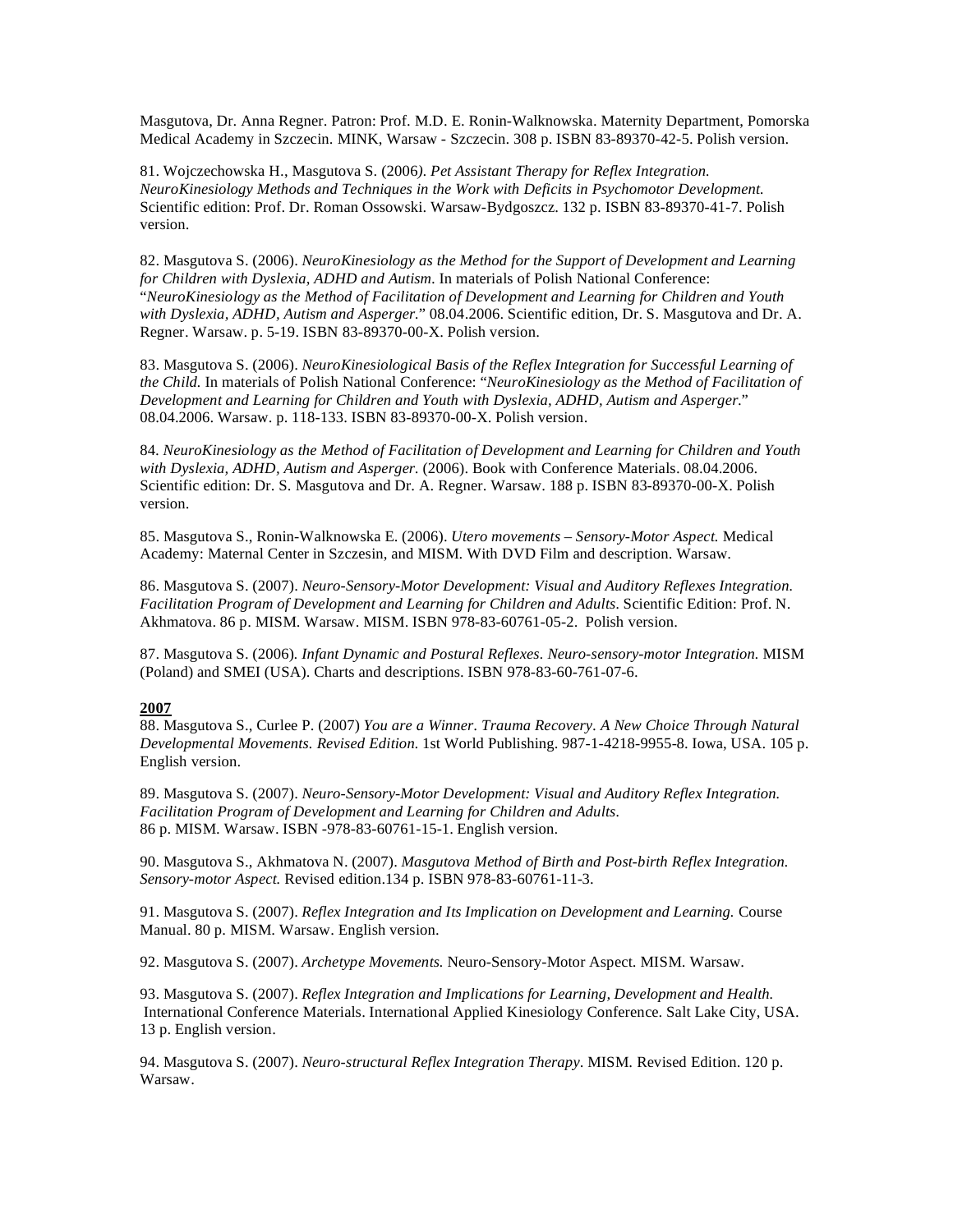95. Masgutova S. (2006)*. Infant Dynamic and Postural Reflexes. Neuro-sensory-motor Reflex Integration.* MISM (Poland) and SMEI (USA). Cards and descriptions. ISBN 83 60761 01 9; 978 83 50761 01 4.

96. Masgutova S. (2006)*. Archetype Movements. Neuro-sensory-motor Reflex Integration Approach.* MISM (Poland) and SMEI (USA). Cards and descriptions.

97. Masgutova S. (2007). *Reflex Integration and the Implications for Learning, Development and Health.*  Conference materials: *Non-Conventional Medicine*. Applied Kinesiology Foundation, June, Salt Lake City, USA. 25-29, 2007. 12 p. English version.

98. Masgutova S. (2006)*. Mozart Effect as the Unique Program for Children for Support of their Development and Learning.* MISM. P. ISBN (in printing)

99. Masgutova S. (2007). Reflex Integration and the Implication on Learning, Development and Health. In program and abstract materials of XI Congress of Polish Neuro-psychology Association. Gdansk. 22- 23.2007. Neuro-Psychology at the Beginning of Third Millennium. P. 47. Internal publication.

## **2008**

100. Masgutova S. (2008). *Neuro-sensory-motor Reflex Integration in Children with Developmental Challenges as the Successful Facilitation for Their Every Day Activities. Diagnosis and Correction Program for Children with Cerebral Palsy, Autism and FAS.* Conference Materials. *How to Assist Handicapped Individuals Successfully?* Warsaw-Sandomirz. 26 p. (in print).

101. Masgutova S., Regner A. (2007). *Language Development Using Sensory-Motor Integration Approach.* Scientific edition: Prof. T. Galkowski, Prof. J. Mezwa, Dr. B. Dolyk. Continuo, MISM, Wroclaw. 167 p. ISBN 978-83-89370-38-9, 978-83-89629-94-4 (Pl).

102. Masgutova S., Sadowska L. (2008). The MNRI ™ - Masgutova Neurosensorimotor Reflex Integration Program of Diagnosis and Therapy for Children with Down Syndrome. International Scientific-Practical Conference - XXXII National Day of Child Rehabilitation: "Dawn Syndrome. Treatment, Rehabilitation and Education". 17-18.10.2008.

103. Masgutova S. K., Akhmatova N.K., Shubina Z.H., Kiselevsky M.V. (2008). *Immunological Assessment of Effectiveness of Reflex Integration Therapeutic Program for Chronic Inflammatory Respiratory Diseases,* Russian Journal of Immunology, *2008, 2 (11), 4.P. 454-463.*

#### **PLANNED PUBLICATIONS:**

104. Masgutova S. (2008-2009). *The Role of Primary Motor System Integration for Children with ADD and ADHD*. *Discussion of Some Results of the Diagnosis and Correction work.* First Zakarpatie National Congress of Educational Kinesiology. Rzyzow. Pediatric Department of Wroclaw Medical Academy. Poland. 25 p. (Planned publication.)

105. Masgutova S. (2009). *Neuro-sensory-motor Reflex Integration in Children with Learning and Behavior Challenges. Diagnosis and Correction Program for Children with Dyslexia, ADD and ADHD.*  Conference Materials. *Neurophysiology and Human Sciences*. 19-21 09. 2008. XII Congress of Polish Neuropsychological Association and Psychology Institute UMCS. (Planned publication).

106. Masgutova S. (2008). Masgutova Method of Reflex Integration for Children with Cerebral Palsy. Editor: S. Wenberg, M.A., D.C. Cerebral Palsy Journal. USA. (Planned Publication).